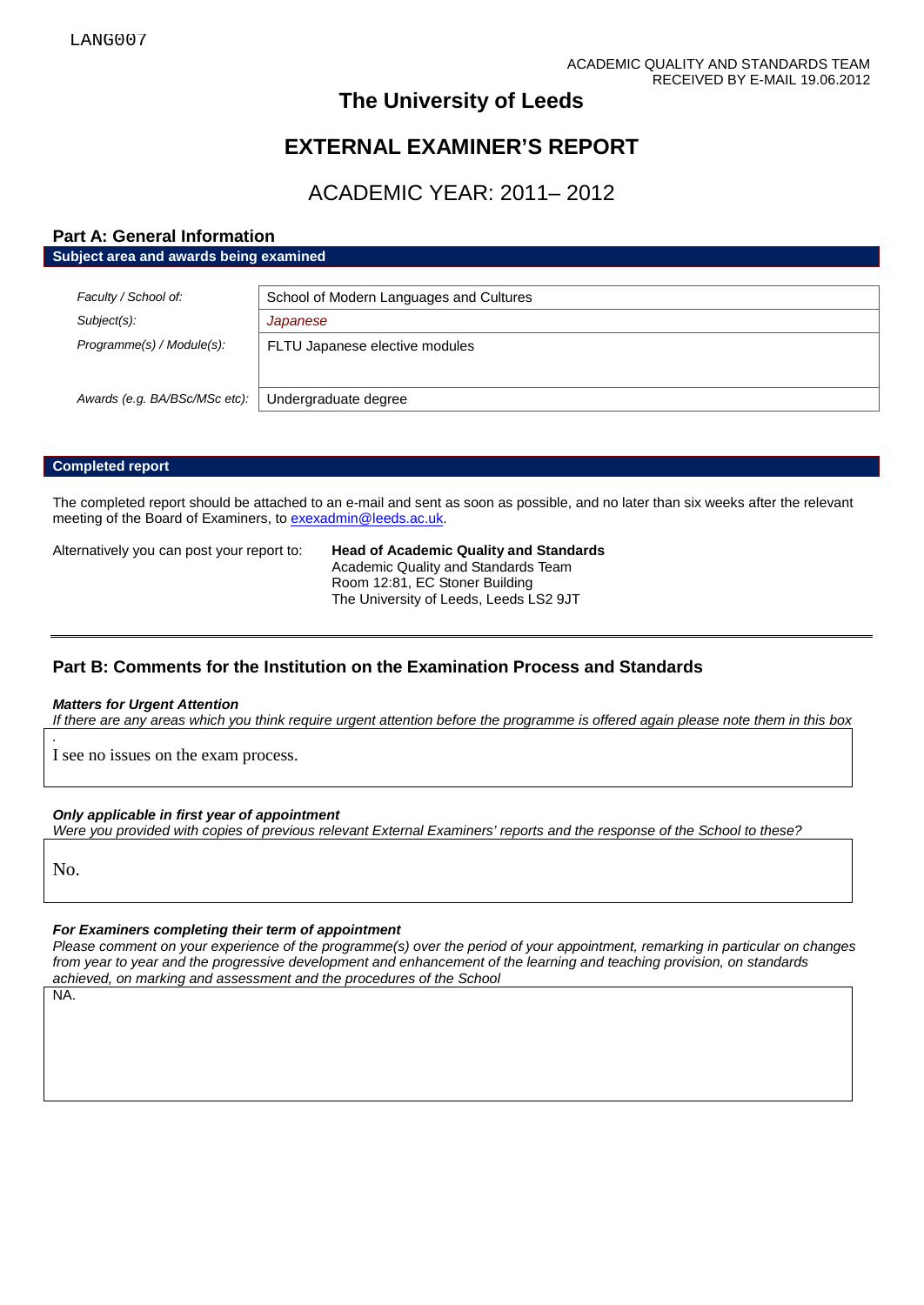### **Standards**

- **1. Please indicate the extent to which the programme Aims and Intended Learning Outcomes (ILOs) were commensurate with the level of the award**
	- *The appropriateness of the Intended Learning Outcomes for the programme(s)/modules and of the structure and content of the programme(s);*

• *The extent to which standards are appropriate for the award or award element under consideration.* All elements were appropriate.

- **2. Did the Aims and ILOs meet the expectations of the national subject benchmark (where relevant)?**
	- *The comparability of the programme(s) with similar programme(s) at other institutions and against national benchmarks and the Framework for Higher Education Qualifications.*

They are a high standard compared with similar programmes at other universities.

- **3. Please comment on the assessment methods and the appropriateness of these to the ILOs**
	- *The design and structure of the assessment methods, and the arrangements for the marking of modules and the classification of awards;*

• *The quality of teaching, learning and assessment methods that may be indicated by student performance.* The modules have only one internal marker and the  $2^{nd}$  marker needs to mark at least sample scripts to maintain fairness in marking. I was informed that they had the  $2<sup>nd</sup>$  marker until last year but not this year. The quality of teaching, learning and assessment methods is all very impressive.

### **4. Were students given adequate opportunity to demonstrate their achievement of the Aims and ILOs?**

- *The academic standards demonstrated by the students and, where possible, their performance in relation to students on comparable courses;*
- *The strengths and weaknesses of the students as a cohort.* The students' performance is relatively high which I presume is due to the instructor's efforts. They are relatively good in all aspects. However, it would be good if the students are provided with some listening materials for self-study to enhance their listening and quick response skills.
- **5. For Examiners responsible for programmes that include clinical practice components, please comment on the learning and assessment of practice components of the curriculum** NA.
- **6. Please comment on the nature and effectiveness of enhancements to the programme(s) and modules since the previous year**

*It would be particularly helpful if you could also identify areas of good practice which are worthy of wider dissemination.*  NA. This is my first year.

### **7. Please comment on the influence of research on the curriculum and learning and teaching**

*This may include examples of curriculum design informed by current research in the subject; practice informed by research; students undertaking research.* 

**For Examiners involved in mentoring arrangements**

**8. If you have acted as a mentor to a new External Examiner or have received mentor support please comment here on the arrangements**

NA.

NA.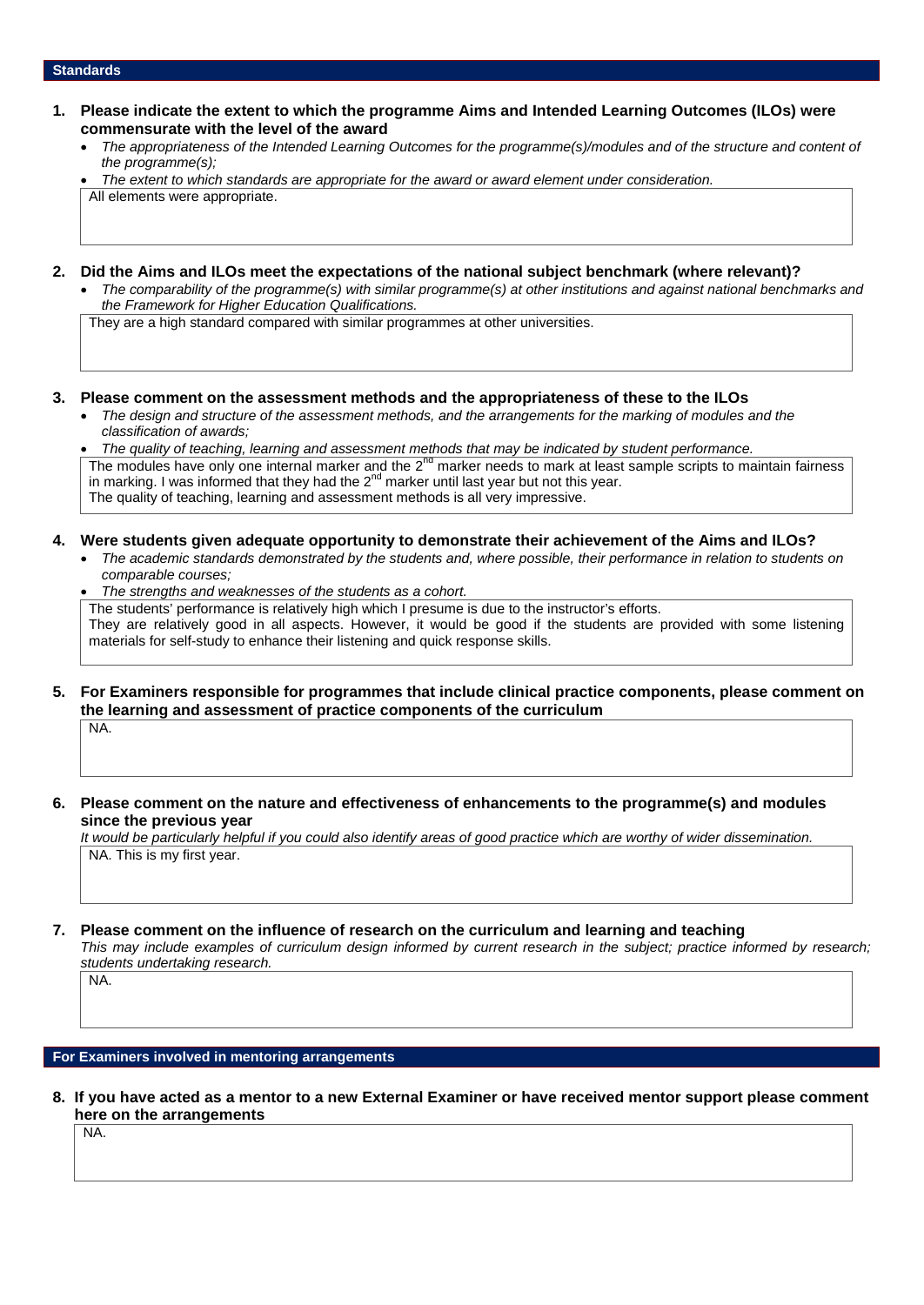- **9. The University and its Schools provide guidance for External Examiners as to their roles, powers and responsibilities. Please indicate whether this material was sufficient for you to act effectively as an External Examiner.**
	- *Whether External Examiners have sufficient access to the material needed to make the required judgements and whether they are encouraged to request additional information.*

Yes.

- **10. Did you receive appropriate documentation relating to the programmes and/or parts of programmes for which you have responsibility, e.g. programme specifications or module handbooks, marking criteria?**
	- *The coherence of the policies and procedures relating to External Examiners and whether they match the explicit roles they are asked to perform.*

Yes.

- **11. Were you provided with all draft examination papers/assessments? Was the nature and level of the questions appropriate? If not, were suitable arrangements made to consider your comments?** I received all draft exam papers well in advance and I had a chance to communicate with the convener. The level of the questions was appropriate.
- **12. Was sufficient assessed / examined work made available to enable you to have confidence in your evaluation of the standard of student work? Were the scripts clearly marked/annotated?**  Yes.
- **13. Was the choice of subjects for dissertations appropriate? Was the method and standard of assessment appropriate?**

NA.

**14. Were the administrative arrangements satisfactory for the whole process, including the operation of the Board of Examiners? Were you able to attend the meeting? Were you satisfied with the recommendations of the Board?**

All the administrative arrangements were very efficient and satisfactory.

**15. Were appropriate procedures in place to give due consideration to mitigating circumstances and medical evidence?**

Yes.

### **Other comments**

**Please use this box if you wish to make any further comments not covered elsewhere on the form**

NA.